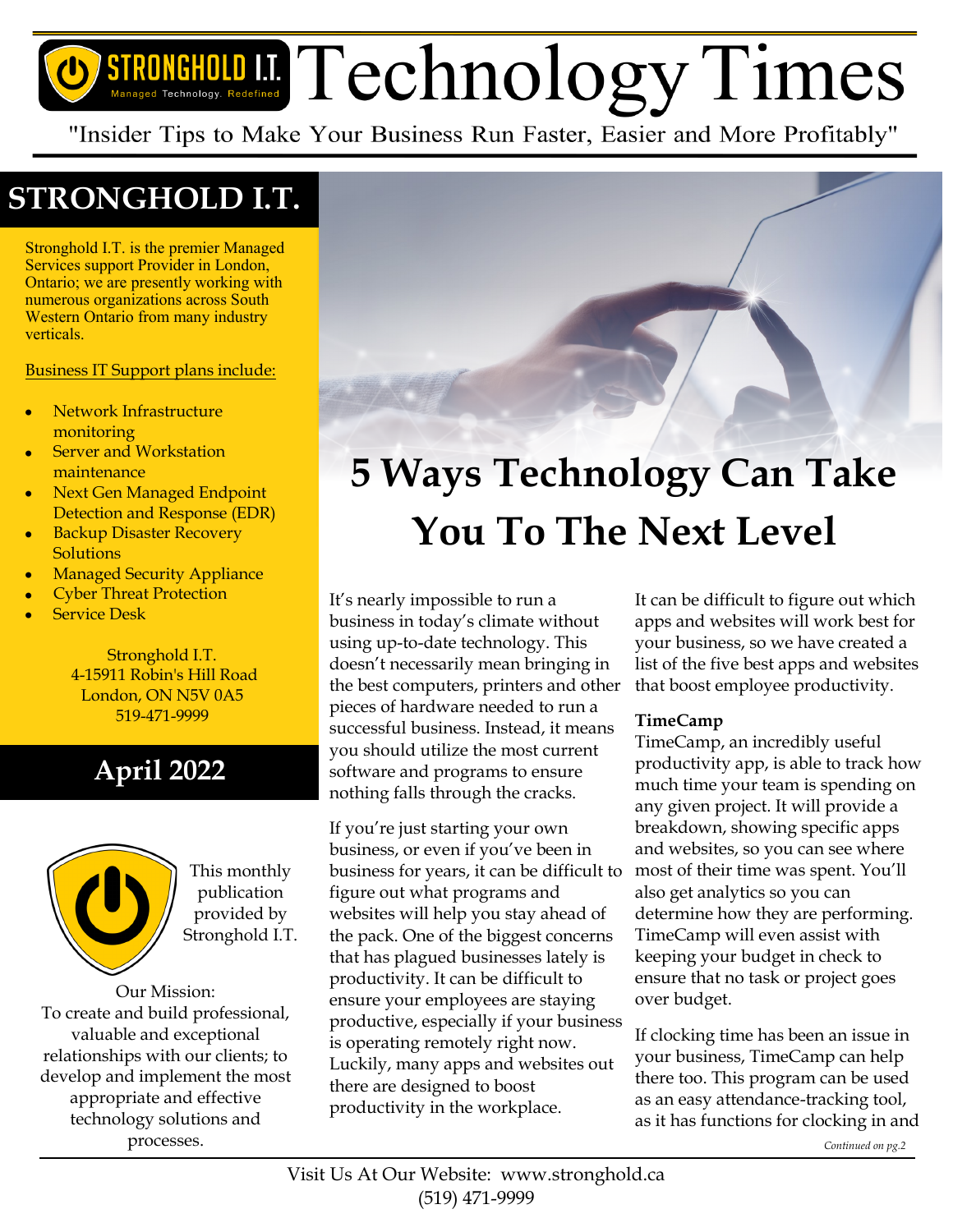#### Tech Chronicle April 2022

#### *Continued from pg.1*

out, tracking overtime, automating payroll and reporting leaves. It's simple to use and comes with endless benefits.

#### **Digital Assistants**

While it would be nice for every employee to have an assistant, it's just not financially feasible. With the influx of technology over the last decade, nearly every person who works in your company has access to a digital assistant at all times. Siri, Cortana, Alexa and Google Assistant all exist to help you and your employees get through the day.

If you have employees who continually miss meetings or deadlines, have them set up reminders with their digital assistant. It can be as easy as saying, "Remind me that I have a meeting in three hours," and your digital assistant will remind you when it's time.

#### **Slack**

If your company operates remotely, or if you have certain employees who aren't working in the office, how are you communicating with each other? Using e-mail can become tedious, and e-mails are frequently missed. Texting is also not the best option unless you supply everyone in your company with a mobile work phone. That's where Slack comes in.

**"If you plan to grow your business until it's considered elite, you must make the necessary technological adjustments."** 

Slack is a group-messaging system designed to increase productivity. This program will keep employees up-todate on recent developments within the company. You can also create specific groups if you need to get a message out to a specific team or group of people. Slack has been a lifesaver for many companies during the pandemic.

#### **Asana**

Asana is one of the best project management tools on the market. With this program, you'll be able to plan projects way in advance and plot out what should be completed first. There are also messaging options for every task and project so you can keep your team informed of any developments or changes. If you're overseeing a team that is working on the same project, then Asana is a must-have for your company.

#### **Microsoft 365**

There are few things more frustrating than scheduling a meeting only to find out that you overbooked or the person you were supposed to meet with was doublebooked. With Microsoft 365, you'll never run into this problem again. The calendar-sharing feature on Microsoft 365 allows you to see everyone's schedule so you can plan out meetings when everyone is free. You'll also have improved communication, secure cloud storage and automatic upgrades with Microsoft 365.

If you plan to grow your business until it's considered elite, you must make the necessary technological adjustments. If you're unsure about where to start, give these apps and websites a view. They could really bolster your productivity.

### **Fact: Many Businesses Don't Have A Disaster Recovery Plan**



- $\bullet$ The importance of disaster recovery
- The lack of disaster recovery plans among small businesses
	- The leading causses of data loss
- The costs of downtime

No business is truly immune to disasters, but preparing against them will go a long way in making your company resilient. Our comprehensive guide will show you how to do just that. Download our FREE eBook today, and drop us a line if you have any questions.

#### **Get your FREE copy today at https://www.stronghold.ca/recipe-for-disaster-recovery/**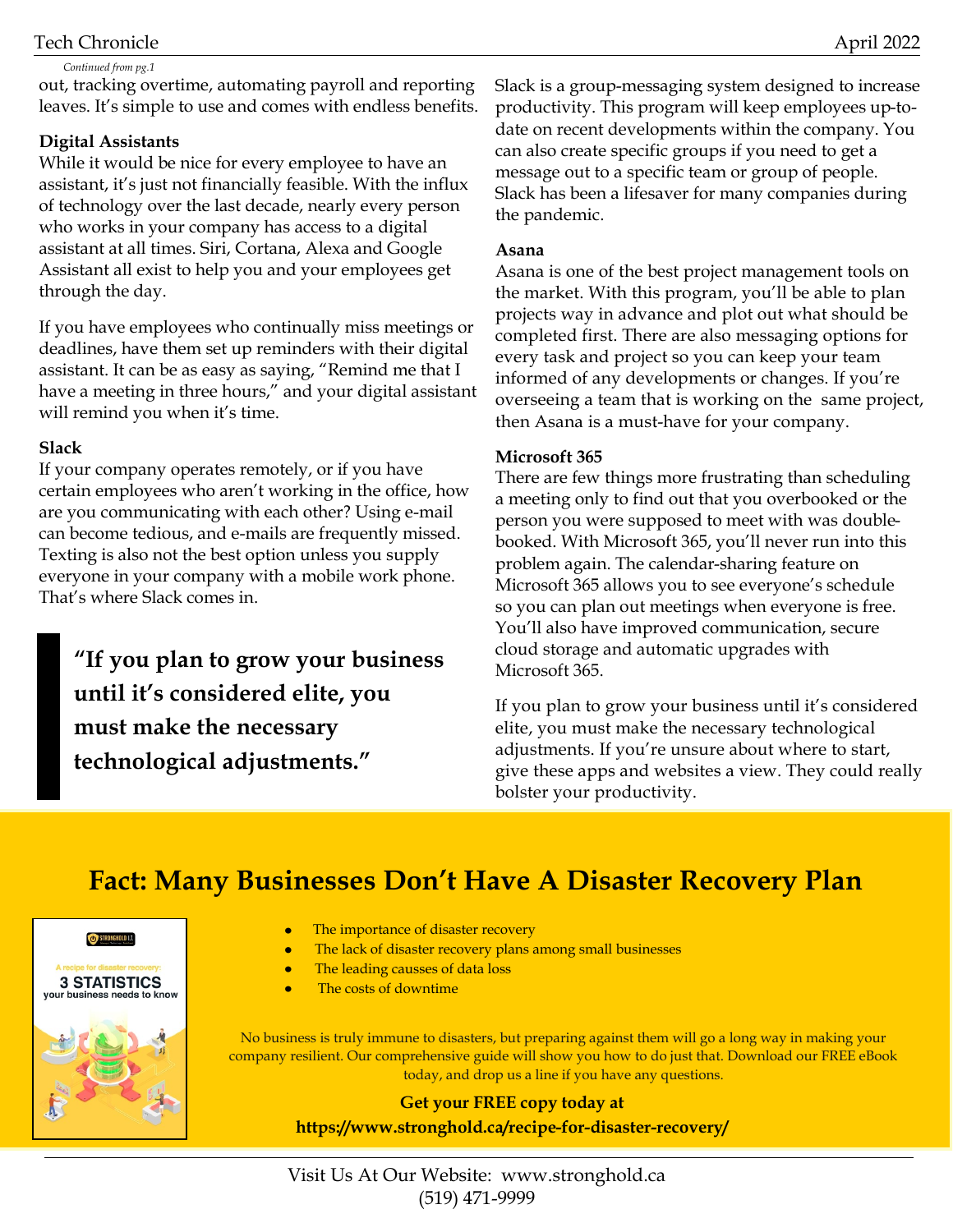#### **The IT Services Model Where Everyone Wins**

If you're a business owner, there's probably a good chance you spent time figuring out the IT needs of your business. It's not as easy as searching online and picking the cheapest option or the company with the best reviews. The cheap option may not provide the services you need to keep your business at the top of its game, and the best-reviewed business may be too expensive or offer services that are completely unnecessary for your business.

To put it simply, if you want to get the most out of your IT support services, you must do some research. If you haven't spent a lot of time in the world of IT, it can be difficult to figure out where to even begin with your research. If you've found yourself in this situation previously or are preparing to open a new business and are interested in your IT support, consider Managed IT.

#### **Managed IT Services**

With this option, the IT services company can work with existing IT Staff or take over the role of your in-house IT Department entirely for a fixed and agreed-upon monthly rate. They'll install, support and maintain all the users, devices and PCs connected to your network on a routine basis. They will even take care of your hardware and software needs for an extra cost. If you're trying to plan for a monthly budget or want routine maintenance and IT support, this option will work wonders for your business.

It's our sincere belief that the managed IT approach is undoubtedly the most costeffective and smartest option for most businesses. With managed IT services, your business will be protected from ITrelated problems, and they will keep your systems up and running. They can prevent common "disasters" such as lost devices, hardware failures, fires, natural disasters and a host of other issues that can interrupt or outright destroy your IT infrastructure and the data it holds.

However you elect to move forward, ensure you take your time and do your research to find the best option to fit your business needs.

# **Remote Work Is No Joke**



Not long ago, I read an article in The New York Times titled *We're Kidding Ourselves That Workers Perform Well From Home*, which I felt urgently needed a counterpoint. The article discussed the Houston-based law firm Ahmad, Zavitsanos, Anaipakos, Alavi & Mensing as they navigated the pandemic, avoided layoffs and achieved their best year on record. It's an inspiring story, and I don't mean to take any credit away from it.

That being said, the heart of the story is that Zavitsanos attributed the success of his business to when his colleagues returned to the office during the pandemic. He stated that "ambitious lawyers at firms like ours simply couldn't thrive in a virtual setting." That's true for your firm, but I fear your case might scare off leaders who are considering a more flexible work arrangement for their workforces.

I want you to consider the alternative experience that my company, ghSMART, saw when we offered flexible and remote work before and during the pandemic; we produced similar results! At ghSMART, every employee has worked from home since day one, and we have never doubted that ambitious professionals can function with remote and flexible work.

At ghSMART, we achieved record revenue and profits throughout the pandemic, completing a 10-year average annual revenue

growth of 21% and profit growth of 24%. Client-satisfaction metrics reached all-time highs. Our clients are board members and CEOs of some of the largest companies in the world, as well as government leaders and private equity investors of the largest funds.

If you think a remote firm can't build a successful culture, you'd be wrong. ghSMART recently won an award for being the best management consulting firm to work for. This was out of 100,000 firms and was based on overall employee satisfaction. We also hold a Glassdoor culture rating of 4.9 out of 5, which is #1 in our industry.

You'd also be mistaken if you thought a remote firm would struggle to attract top -tier talent. We have four New York Times best-selling authors and two Rhodes Scholars — and many of our colleagues have performed at the top of their peer groups. It's clear that you can attract and retain top talent at a remote firm.

For the leaders of those organizations who are considering flexible and remote work, I say give it a chance. It offers a level of freedom and flexibility your employees will be incredibly grateful for, and you may even see an uptick in productivity.



*Dr. Geoff Smart is the chairman and founder of ghSMART, a leadership consulting firm that exists to help leaders amplify their positive impact on the world. Dr. Smart and his firm have published multiple New York Times best-sellers. He stays active in his community and has advised many government officials.*